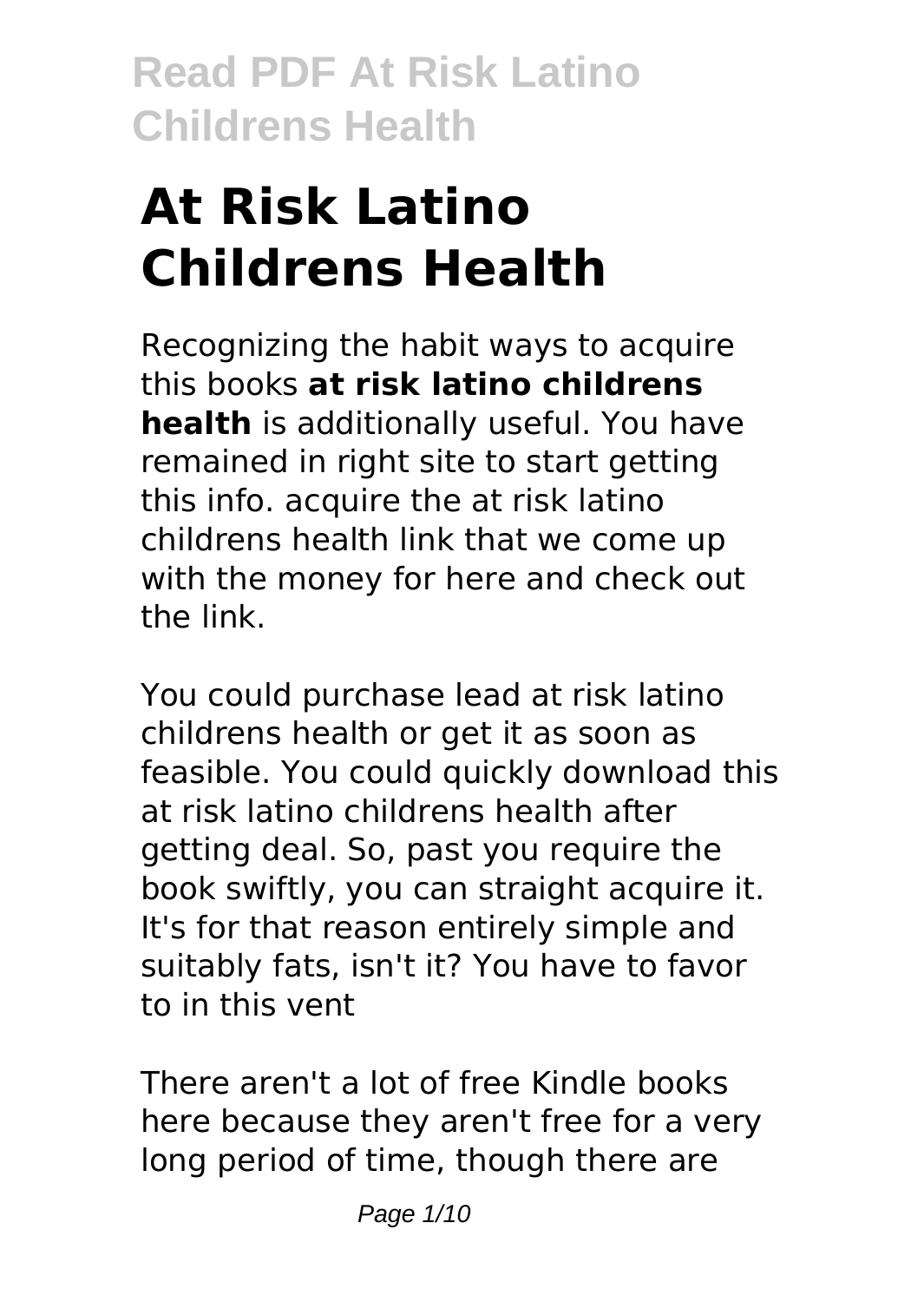plenty of genres you can browse through. Look carefully on each download page and you can find when the free deal ends.

#### **At Risk Latino Childrens Health**

Important topics influencing Latino children's health that are covered include an evaluation of environmental issues such as unsafe housing, lack of access to healthy foods and safe playgrounds in low-income neighborhoods; the causes and adverse effects of obesity and ways to prevent this condition through school nutrition programs; an economic analysis of treating and preventing type 2 diabetes; and substance abuse in Latino youth.

#### **At Risk: Latino Children's Health: Rafael Perez-Escamilla ...**

Important topics influencing Latino children's health that are covered include an evaluation of environmental issues such as unsafe housing, lack of access to healthy foods and safe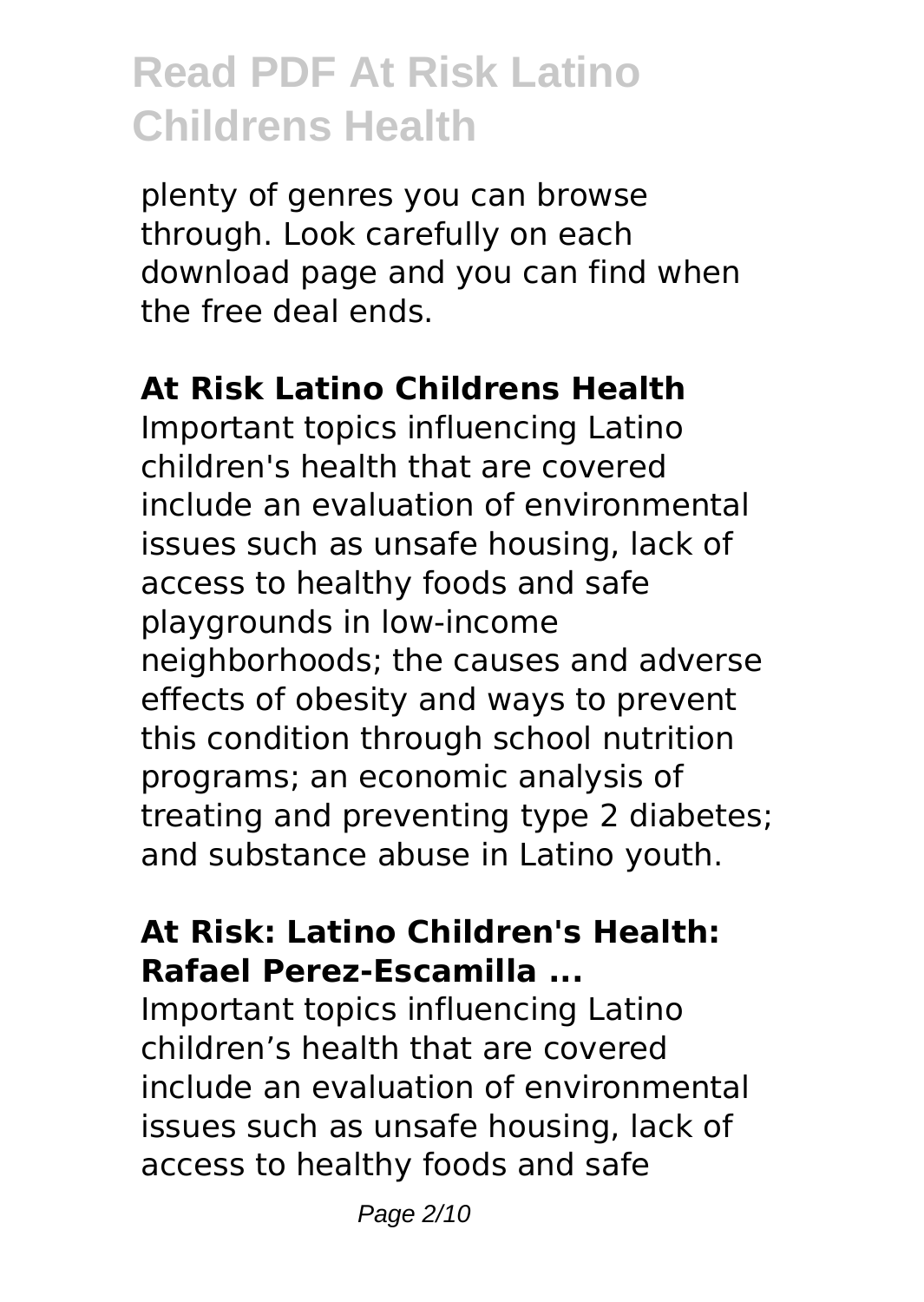playgrounds in low-income neighborhoods; the causes and adverse effects of obesity and ways to prevent this condition through school nutrition programs; an economic analysis of treating and preventing type 2 diabetes; and substance abuse in Latino youth.

#### **At Risk: Latino Children's Health | Arte Publico Press**

Hispanic children were hospitalized at a rate eight times higher than white kids, and Black children were hospitalized at a rate five times higher, it found. The second report examined cases of a...

#### **Hispanic, Black children at higher risk of coronavirus ...**

son, Guerra et al. 2009; Singh, Siahpush & Kogan 2010), Latino children are especially at risk of multiple health damaging exposures and deprivation. Neighborhood environments that recent immigrants from Mexico and Cen - tral America encounter in the United States may contrast sharply with the envi-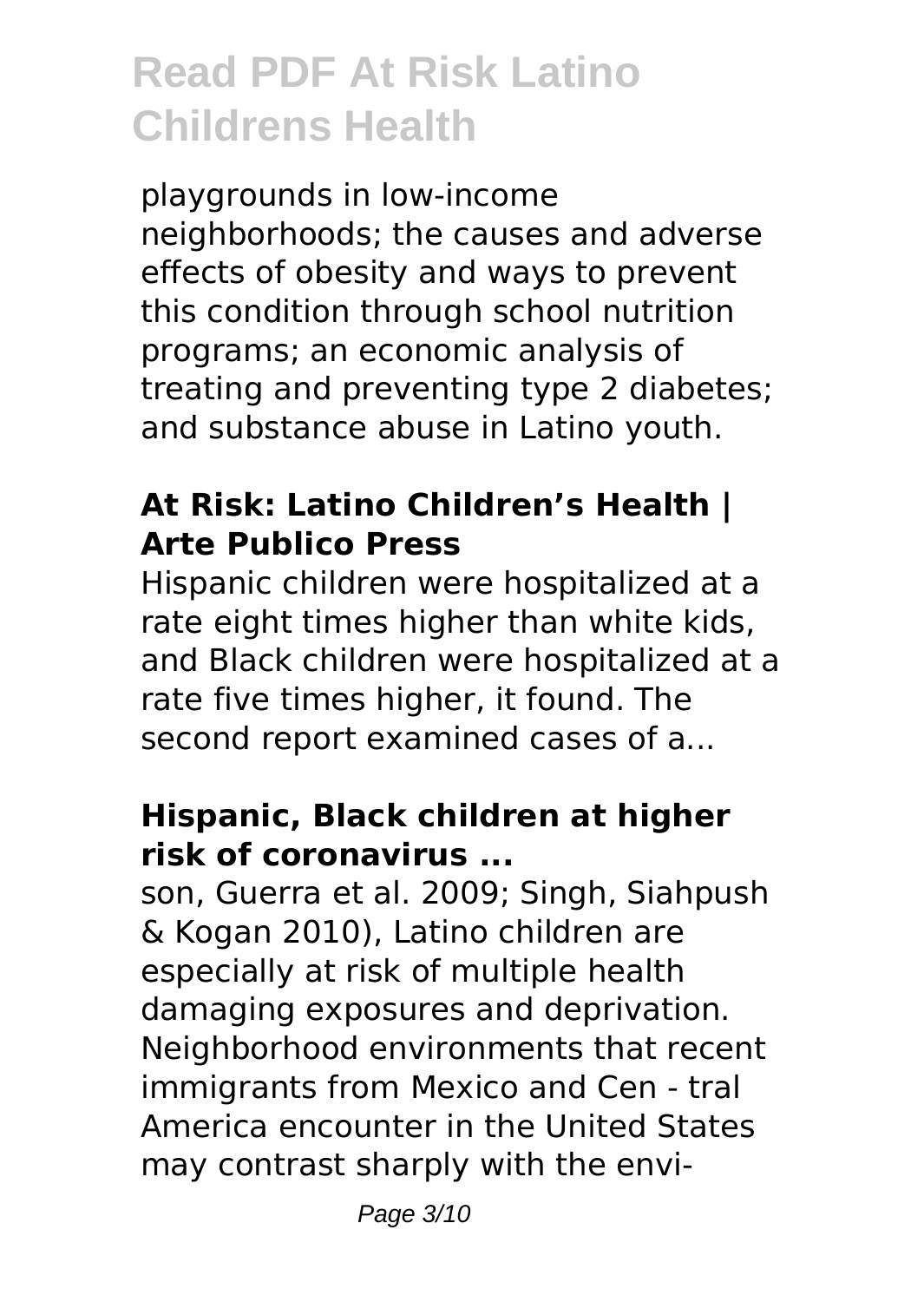#### **At Risk Latino Children's Health**

Hispanic children were at greatest risk of severe disease: they were hospitalized at a rate nearly eight times that of white children, according to the C.D.C. Black children were hospitalized at a ...

#### **Why the Coronavirus More Often Strikes Children of Color ...**

Hispanics have different degrees of illness or health risks than whites. 35% less heart disease and 49% less cancer; A lower death rate overall, but about a 50% higher death rate from diabetes; 24% more poorly controlled high blood pressure; 23% more obesity; 28% less colorectal screening.

### **Hispanic Health | VitalSigns | CDC**

We are excited to present "Health of Latinos in New York City," the New York City Department of Health and Mental Hygiene's (NYC DOHMH) first comprehensive report on Latino health. Latino New Yorkers make up nearly one-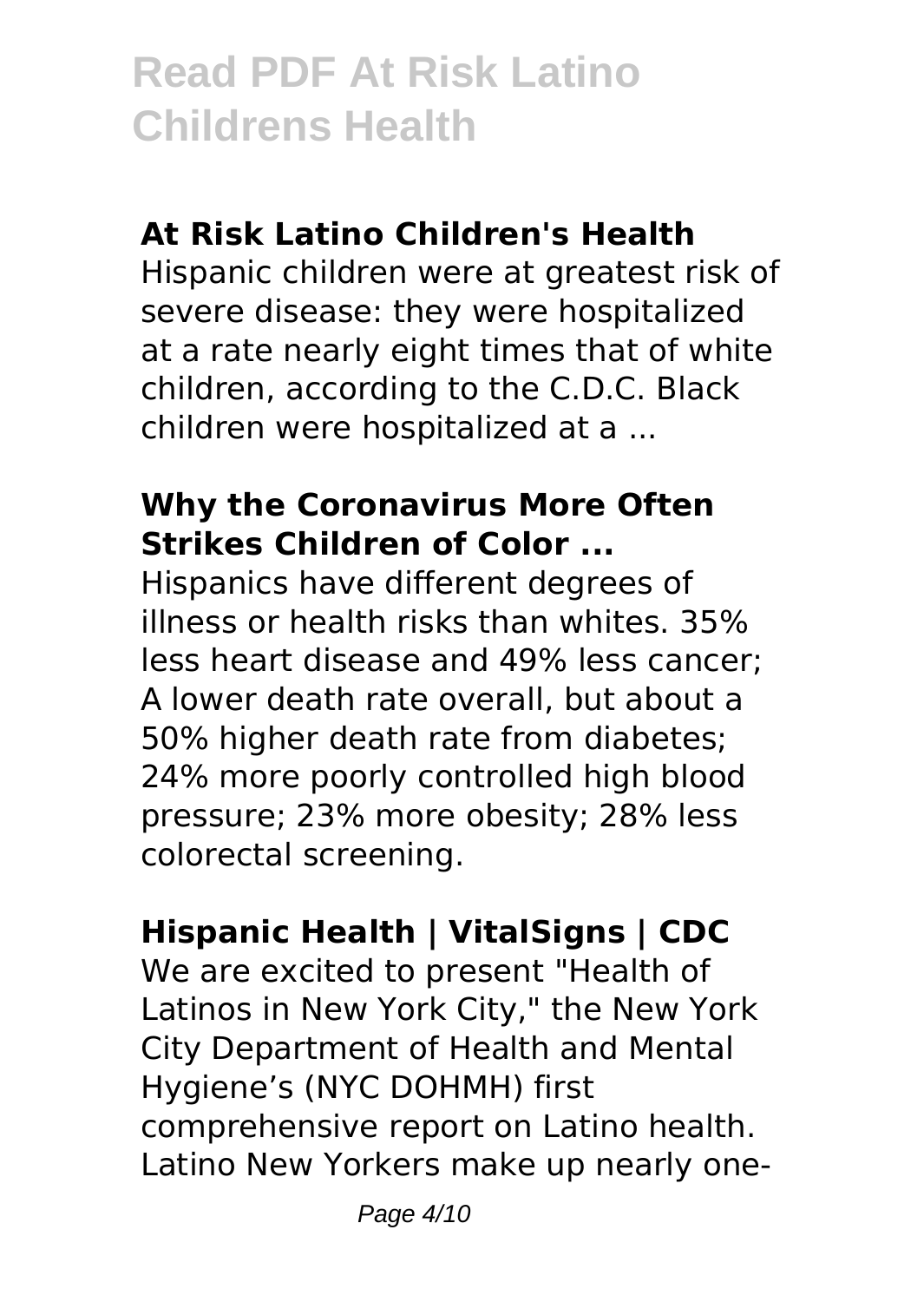third of residents in our diverse and vibrant city. From 2000 to 2015, the Latino population grew by more than 14% to 2,485,125.

#### **Health of Latinos in New York City - City of New York**

Results from the largest health study of Hispanics/Latinos in the U.S. conducted to date found that many are at high risk for health problems like diabetes and hypertension. The National Institutes of Health released findings Monday from the first phase of its ongoing Hispanic Community Health Study/Study of Latinos.

#### **National study identifies health risks for Hispanics ...**

NY MRT Waiver - Children's HCBS Demonstration Amendment Page 2 - OCFS B2H Medically Fragile waiver #NY.0471. • Incorporate Medicaid State Plan behavioral health services into the MMMC and HIV SNP contracts for enrolled children with an implementation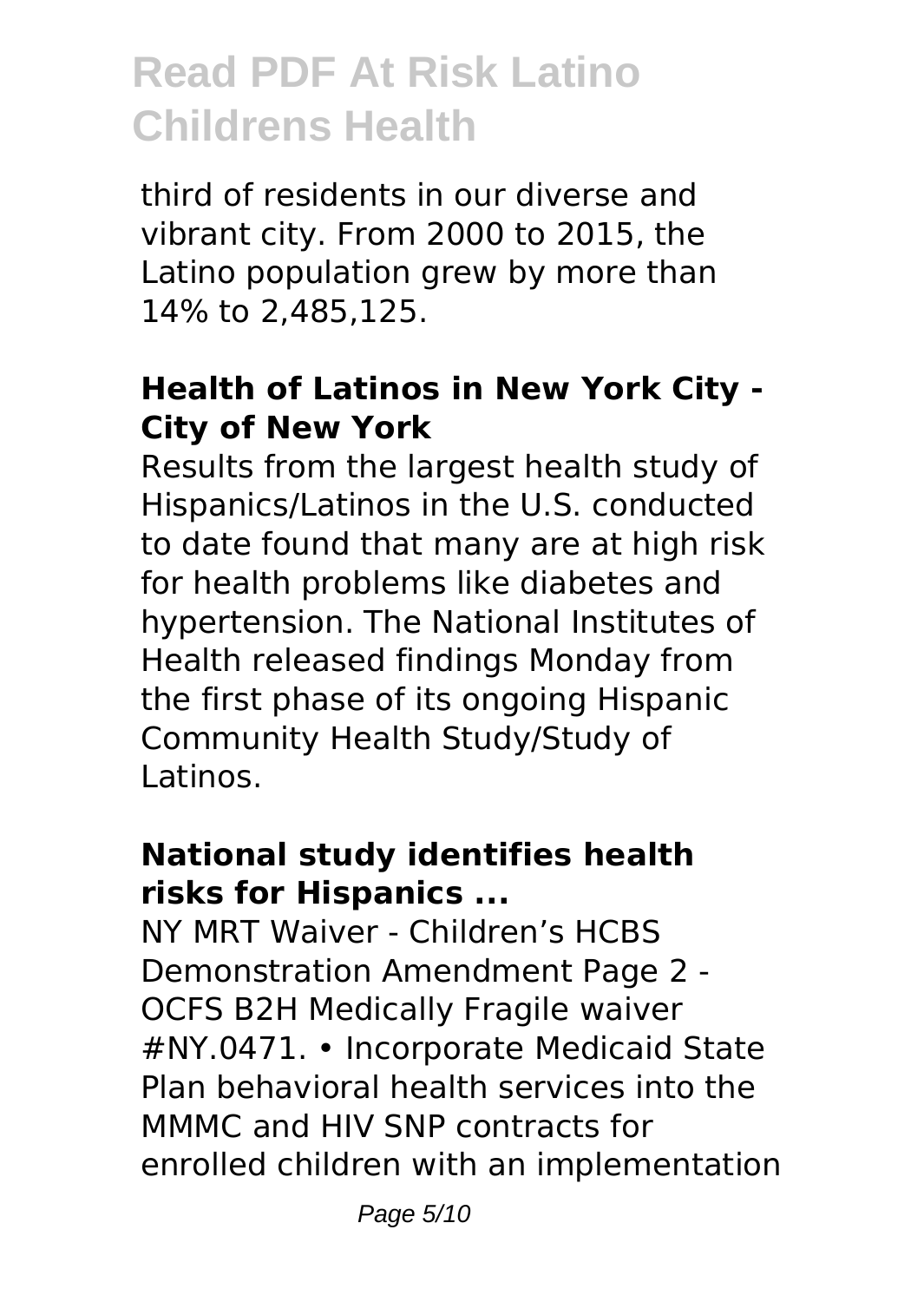date of July 1, 2019.

#### **Section 1115 New York Medicaid Redesign Team Waiver Children's**

Poverty is a common experience for many children and families in the United States. Children <18 years old are disproportionately affected by poverty, making up 33% of all people in poverty. Living in a poor or low-income household has been linked to poor health and increased risk for mental health problems in both children and adults that can persist across the life span.

#### **Improving Mental Health Access for Low-Income Children and ...**

Health Hispanic, Black children at higher risk of coronavirus-related hospitalization, CDC finds A phlebotomist inspects blood samples for coronavirus antibody tests collected in Los Angeles on...

#### **Hispanic, Black children at higher risk of coronavirus ...**

Page 6/10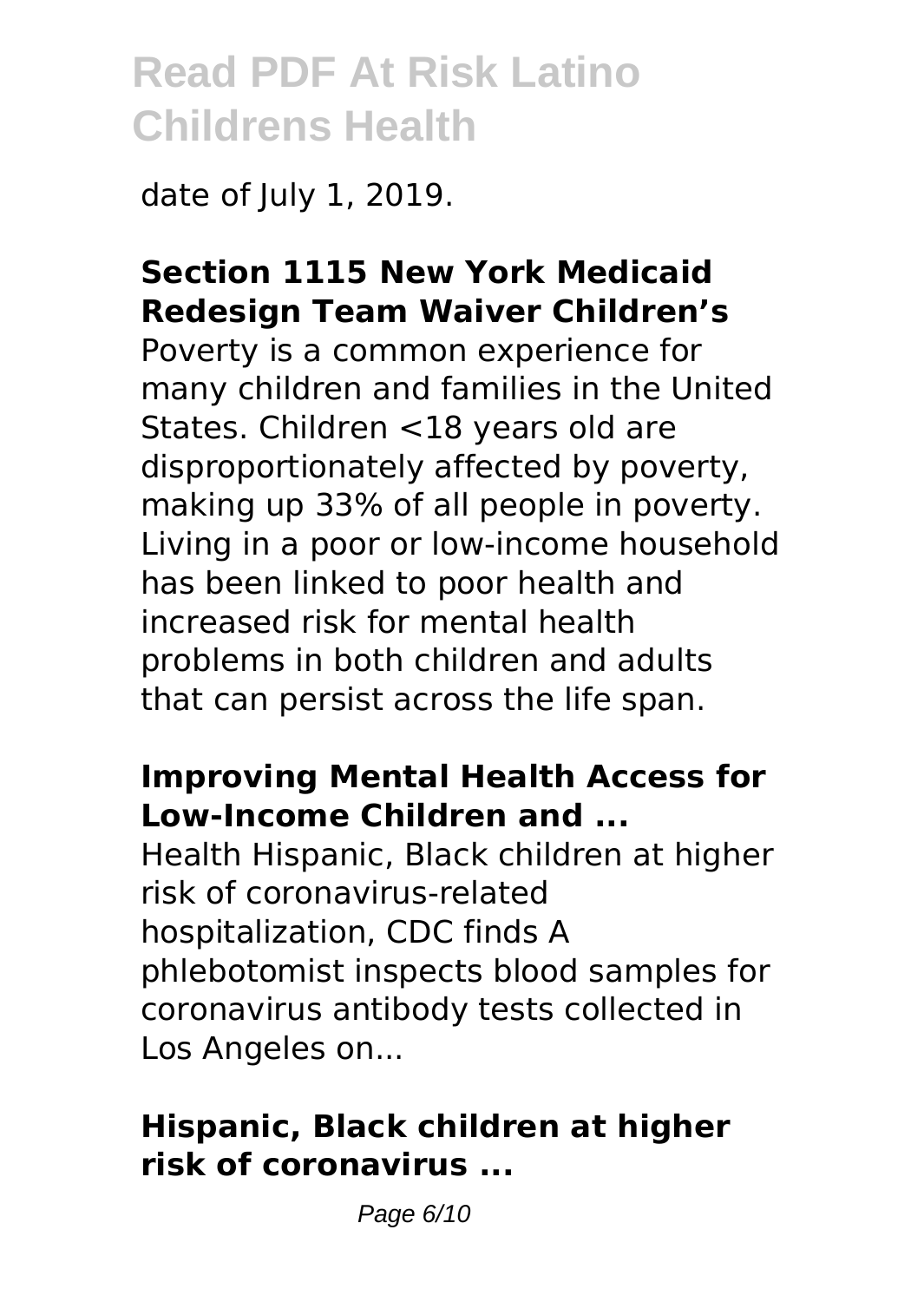A Night at the Texas Academy Awards of Child Advocacy. The Coronavirus pandemic has undoubtedly changed every aspect of life as we know it. Join us as we spend the evening honoring our brave Health Care Heroes that have worked so tirelessly to protect our children and our communities, and recognize a special honoree for his outstanding devotion to the health of children and families during the ...

#### **C@R Home - CHILDREN AT RISK**

Because of financial instability, they have less access to healthy foods and health care services. In 2009, almost 35% of Latino children lived in households that experienced food insecurity, and obesity and diabetes are rampant in the community.

#### **Amazon.com: At Risk: Latino Children's Health eBook: Pérez ...**

One in every six American children is Hispanic, but it's hard to find them in the research on child health. According to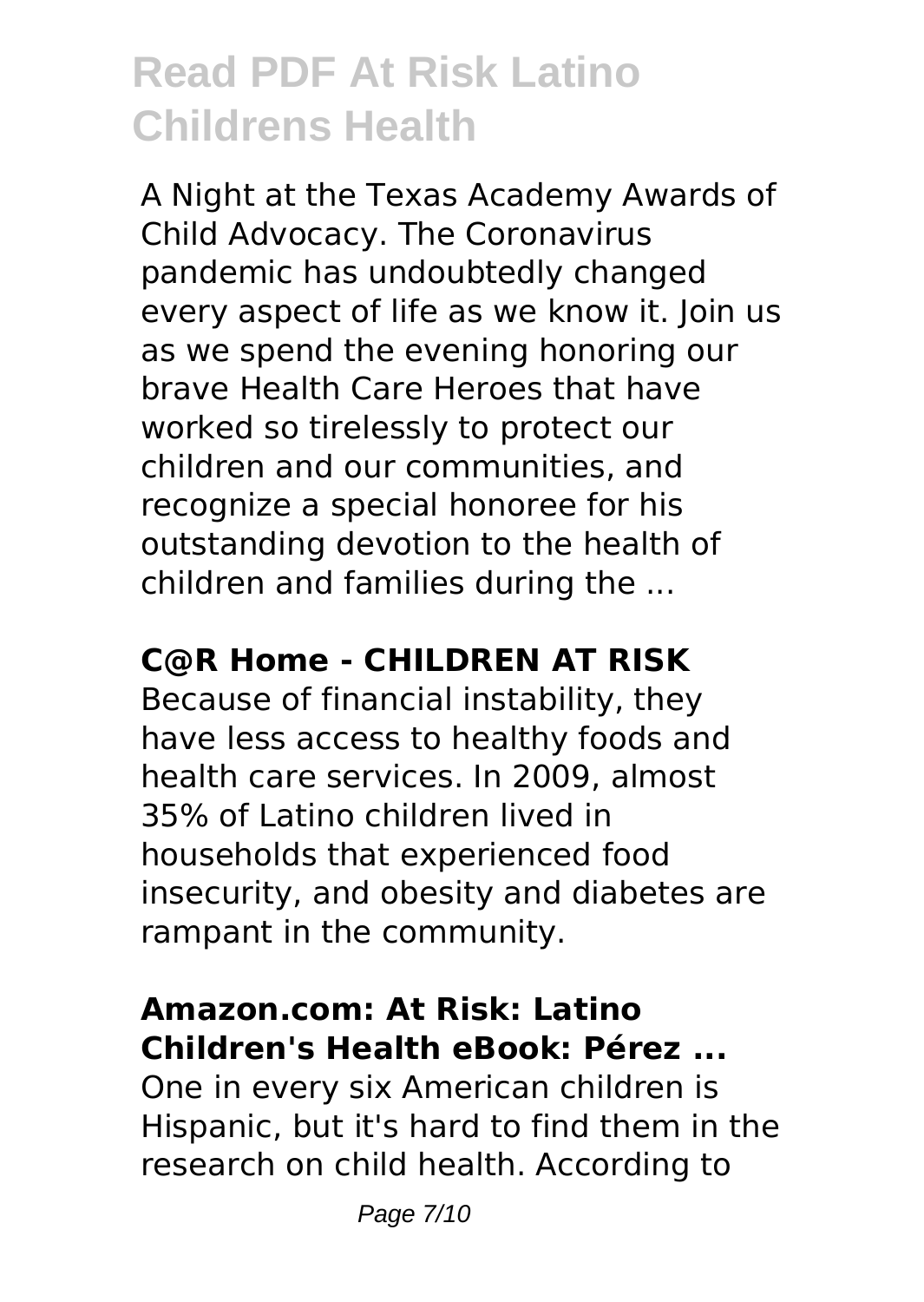the Journal of the American Medical Association, Latino children suffer ...

#### **Opinion | Health Problems of Latino Children - The New ...**

ily on Black and Hispanic children. Overall, 8% of Hispanic children have asthma. But there are big differences among ethnic groups. Puerto Rican children have the highest rates of asthma at 20%, compared with 7% for Mexican-American children. There are also differences in hospitalizations due to asthma. Hispanic children are

#### **Children's Environmental Health Disparities: Hispanic and ...**

Between 2008 and 2014, the percentage of Latino children without health insurance fell sharply, from 19 percent to 10 percent. Nonetheless, Latino youth still lag behind other groups in health coverage, and continue to face higher risks for some health outcomes, such as obesity.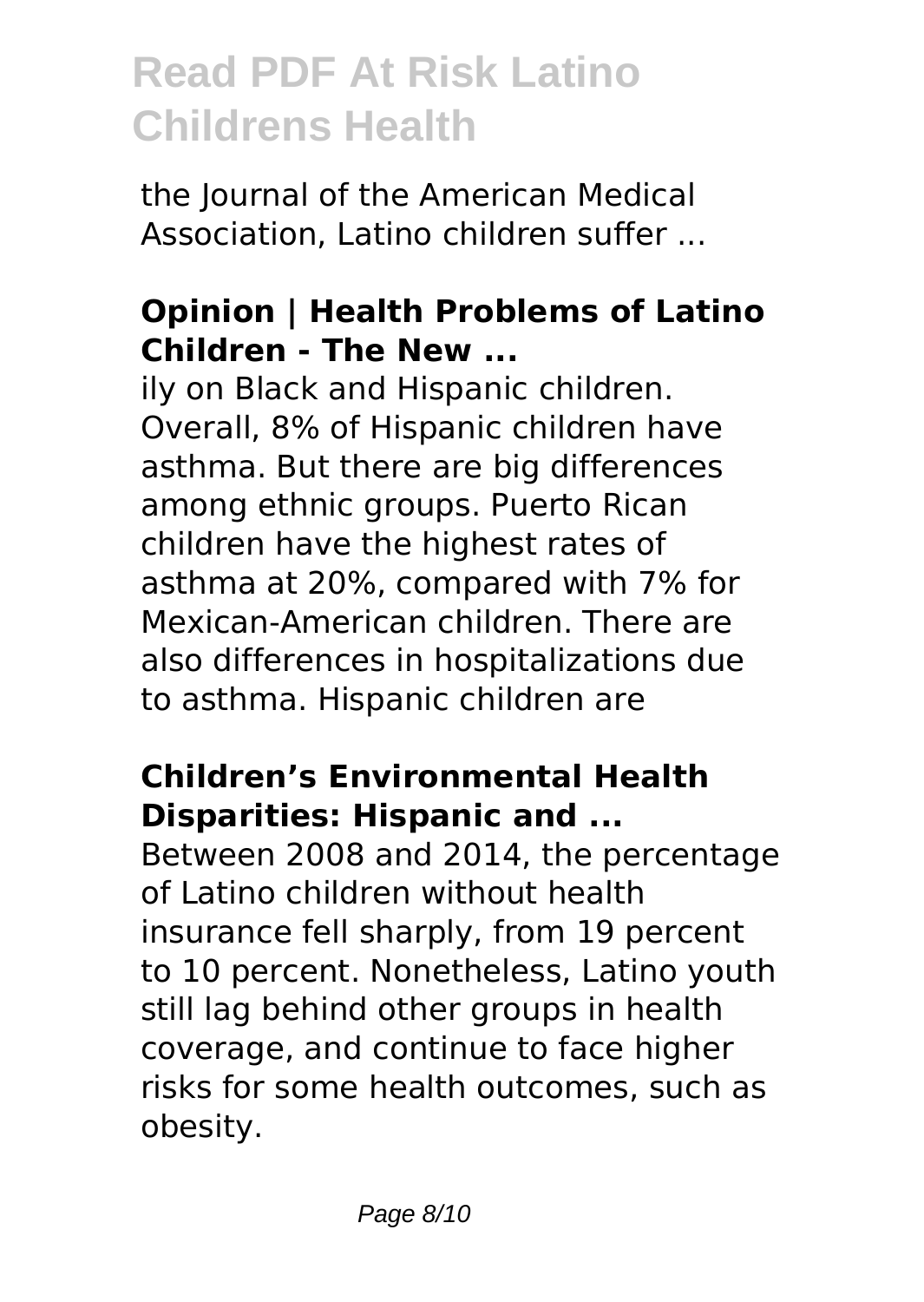#### **Trends and Challenges Facing America's Latino Children ...**

children/youth at risk of being admitted to a higher level of care such as out-ofhome residential settings, hospitalization, ICF-I/ID, or nursing facility). Children and youth must be under 21 years old and eligible for Medicaid to receive HCBS. HCBS eligibility is comprised of three components: 1) target criteria, 2) risk

#### **Children's Home and Community Based Services (HCBS) Manual**

CHILDREN AT RISK also has a North Texas office in Dallas. Some of CHILDREN AT RISK's previous primary issues were juvenile justice, mental health, and Latino children. The mission is to improve the quality of life for children through strategic research, public policy analysis, education, collaboration, and advocacy.

### **Children at Risk - Wikipedia**

According to the United Nations, the

Page 9/10